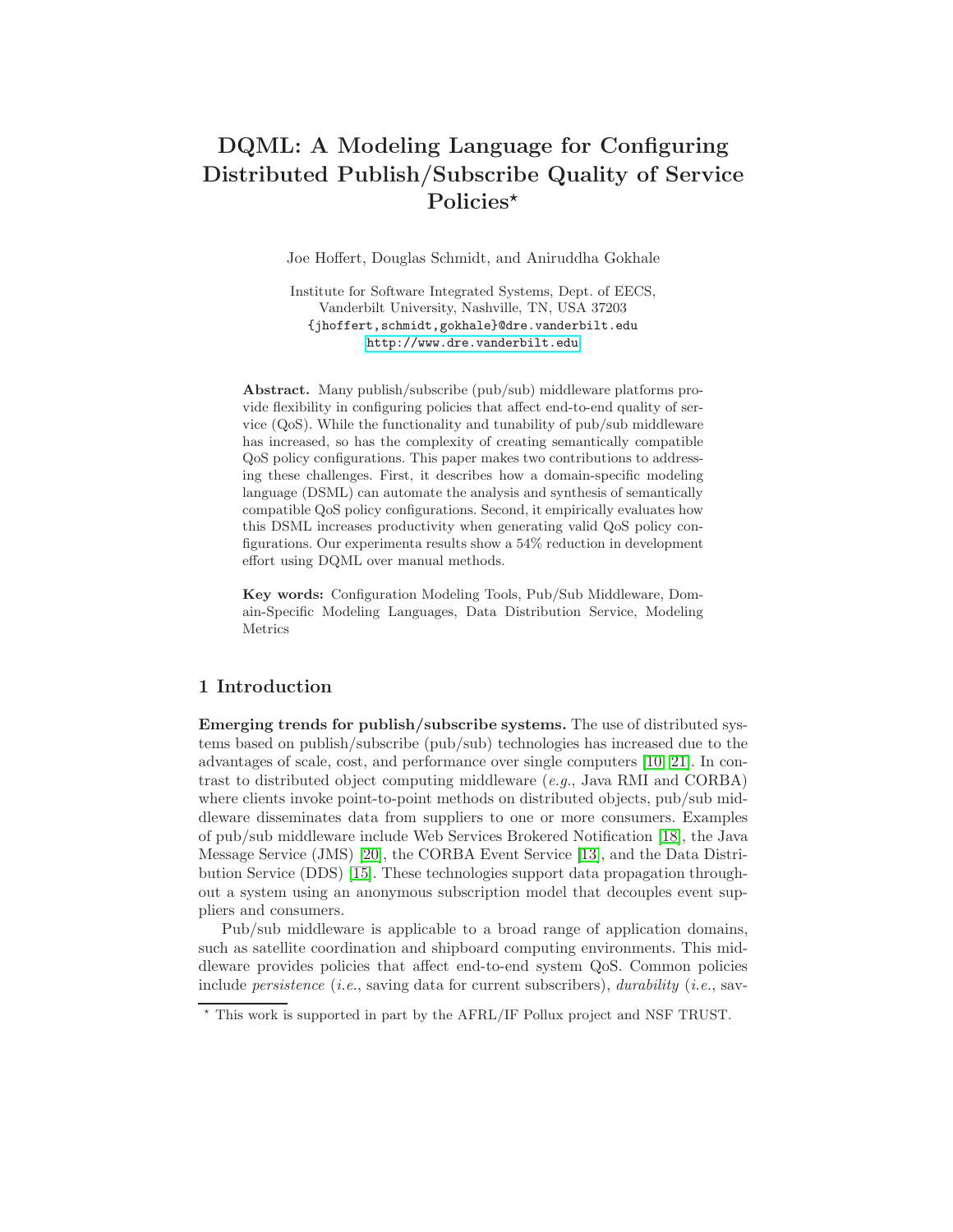ing data for subsequent subscribers), and *grouped data transfer* (*i.e.*, transmitting and receiving a group of data as an atomic unit).

**Challenges in configuring pub/sub middleware.** While tunable policies enable fine-grained control of system QoS, a number of challenges arise when developing *QoS policy configurations*, which are combinations of QoS properties that affect overall system QoS. For example, each QoS policy may have multiple parameters associated with it, such as the data topic of interest, data filter criteria, and the maximum number of messages to store when transmitting data. Each parameter can also be assigned a range of values (such as the legal set of topics), a range of integers for the maximum number of data messages stored for transmission, or the set of regular expressions used as filtering criteria.

The QoS policies associated with individual suppliers or consumers collectively determine the overall observed QoS of suppliers and consumers. Not all combinations of QoS policies/parameters deliver the required system QoS, however, and many combinations may not be semantically compatible. It is tedious and error-prone to transform a valid QoS policy configuration design manually to its implementation for a middleware platform.

**Solution approach**  $\rightarrow$  **Model-driven QoS policy configuration.** We have developed a domain-specific modeling language (DSML) called the *Distributed QoS Modeling Language* (DQML) to address the challenges described above. In particular, DQML helps developers (1) choose valid sets of values for QoS policies in pub/sub middleware,  $(2)$  ensure that these QoS policy configurations are semantically compatible, *i.e.*, they do not conflict with each other, and  $(3)$  automate the transformation of a QoS policy configuration design into the correct pub/sub middleware-specific implementation.

Our prior work [\[7\]](#page-17-6) briefly outlined some QoS policy configuration challenges and summarized our DSML-based solution approach. This paper significantly expands our prior work to (1) provide in-depth analysis of the challenges and present additional lessons learned, (2) empirically evaluate the productivity gains of our DSML solution, and (3) compare our work with related efforts.

# <span id="page-1-0"></span>**2 Motivating Example: NASA's Magnetospheric Multiscale Mission**

We chose NASA's *Magnetospheric Multiscale* (MMS) Mission [\[19\]](#page-17-7) as a case study to showcase the complexities of configuring QoS policies in pub/sub middleware. MMS comprises five co-orbiting and coordinated satellites instrumented identically to study various aspects of the earth's magnetosphere, *e.g.*, turbulence in key boundary regions, magnetic reconnection, and charged particle acceleration. The satellites can be (re)positioned into different temporal/spatial relationships, *e.g.*, to construct a three dimensional view of the field, current, and plasma structures.

An example MMS spacecraft deployment is shown in Figure [1.](#page-2-0) This deployment includes a non-MMS satellite that communicates with the MMS satellites, as well as a ground station that communicates with the satellites during a high-capacity orbit window. The figure also shows the flow of data between systems involved in the deployment, along with the QoS requirements applicable to the MMS mission.

To transport telemetry data, the MMS satellites are equipped with both downlink and uplink capability. To enable precise coordination for particular types of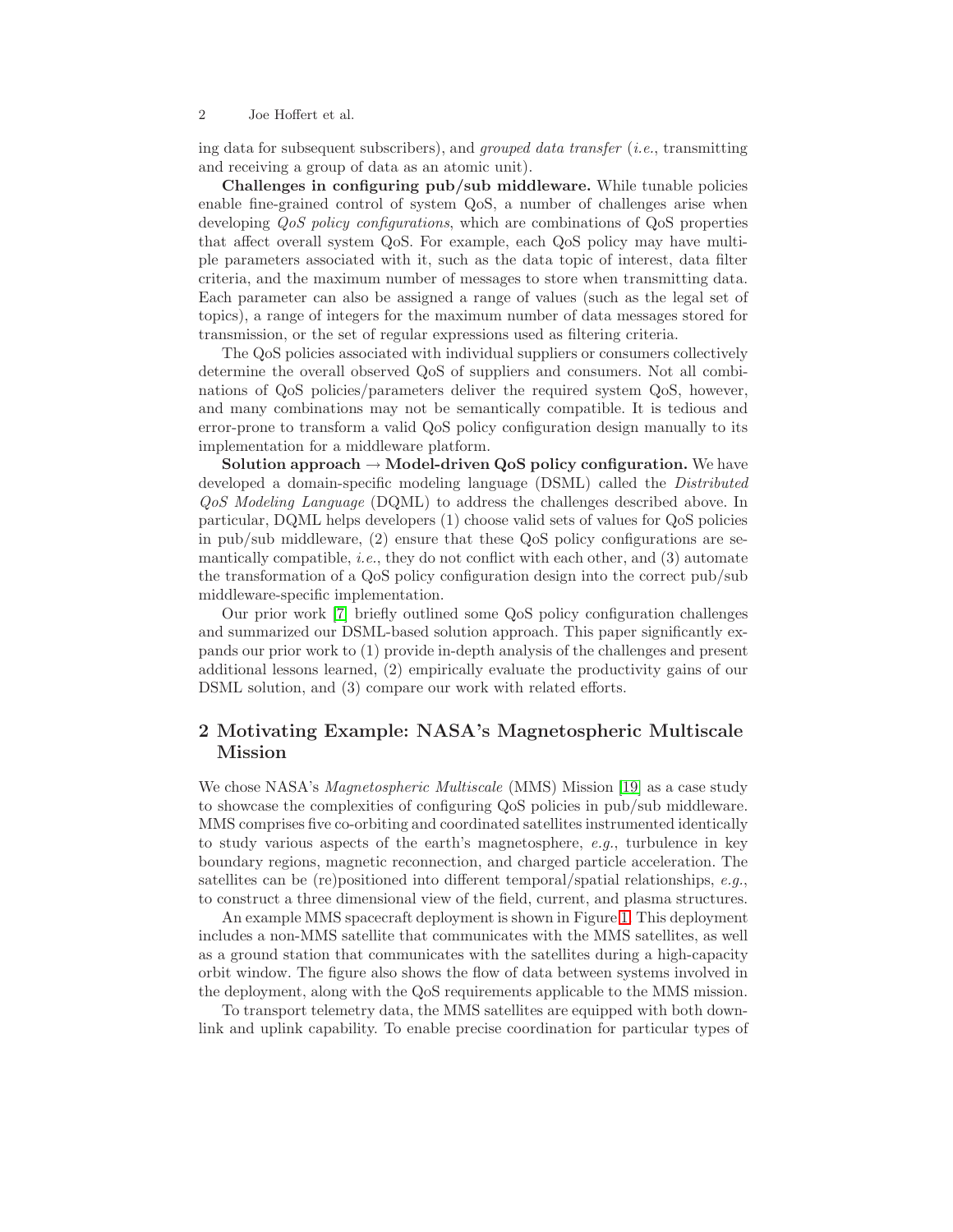Distributed QoS Modeling Language 3



<span id="page-2-0"></span>**Fig. 1. Example MMS Mission Scenario with QoS Requirements**

telemetry and positioning data each satellite gathers, stores, and transmits information regarding neighboring spacecraft. Instrumentation on each satellite is expected to generate ∼250 megabytes of data per day. To enable the satellites to wait for high-rate transmission windows and thereby minimize ground station cost, each satellite also stores up to 2 weeks worth (*i.e.*, 3.5 GB) of data. To meet these data requirements, the pub/sub middleware used for MMS needs to support the QoS policies summarized in Table [1.](#page-2-1)

| <b>MMS</b> Requirement | Description                                             |  |
|------------------------|---------------------------------------------------------|--|
| Redundancy             | data redundancy (store data on another satellite)       |  |
| Durability             | making data available at a later time for analysis      |  |
| Presentation           | maintain message ordering and granularity               |  |
| Transport priority     | prioritizing data transmissions                         |  |
| Time-based filtering   | flow control to handle slow consumers                   |  |
| Deadline               | deadlines on receipt of data                            |  |
| Reliability            | no loss of critical data                                |  |
| Resource limits        | effective provisioning of resources                     |  |
| Liveliness             | assurances of properties when spacecraft is unavailable |  |

<span id="page-2-1"></span>**Table 1. MMS pub-sub QoS Policy Requirements**

A challenge for MMS developers is to determine how the interaction of the QoS policies listed in Table [1](#page-2-1) impacts the deployed system. Key issues to address involve detecting conflicting QoS settings and ensuring proper behavior of the system in light of such conflicts. Not all combinations of QoS policies and parameter values are semantically compatible, *i.e.*, only a subset actually make sense and provide the needed capabilities. Ideally, incompatibilities in QoS policy configurations should be detected *before* the MMS system runs so modifications will be less costly and easier to implement, validate, and optimize.

# **3 Analyzing QoS Policy Configuration Challenges and Solutions**

This section explores the challenges of generating QoS policy configurations for pub/sub middleware and presents DSML-based solutions. We analyze these challenges in the context of a prototype MMS mission (see Section [2\)](#page-1-0) implemented using OMG Data Distribution Service (DDS) [\[15\]](#page-17-5) pub/sub middleware (see Section [3.1\)](#page-3-0). We selected DDS as our middleware platform due to its extensive support for QoS policies that are relevant to the MMS mission case study.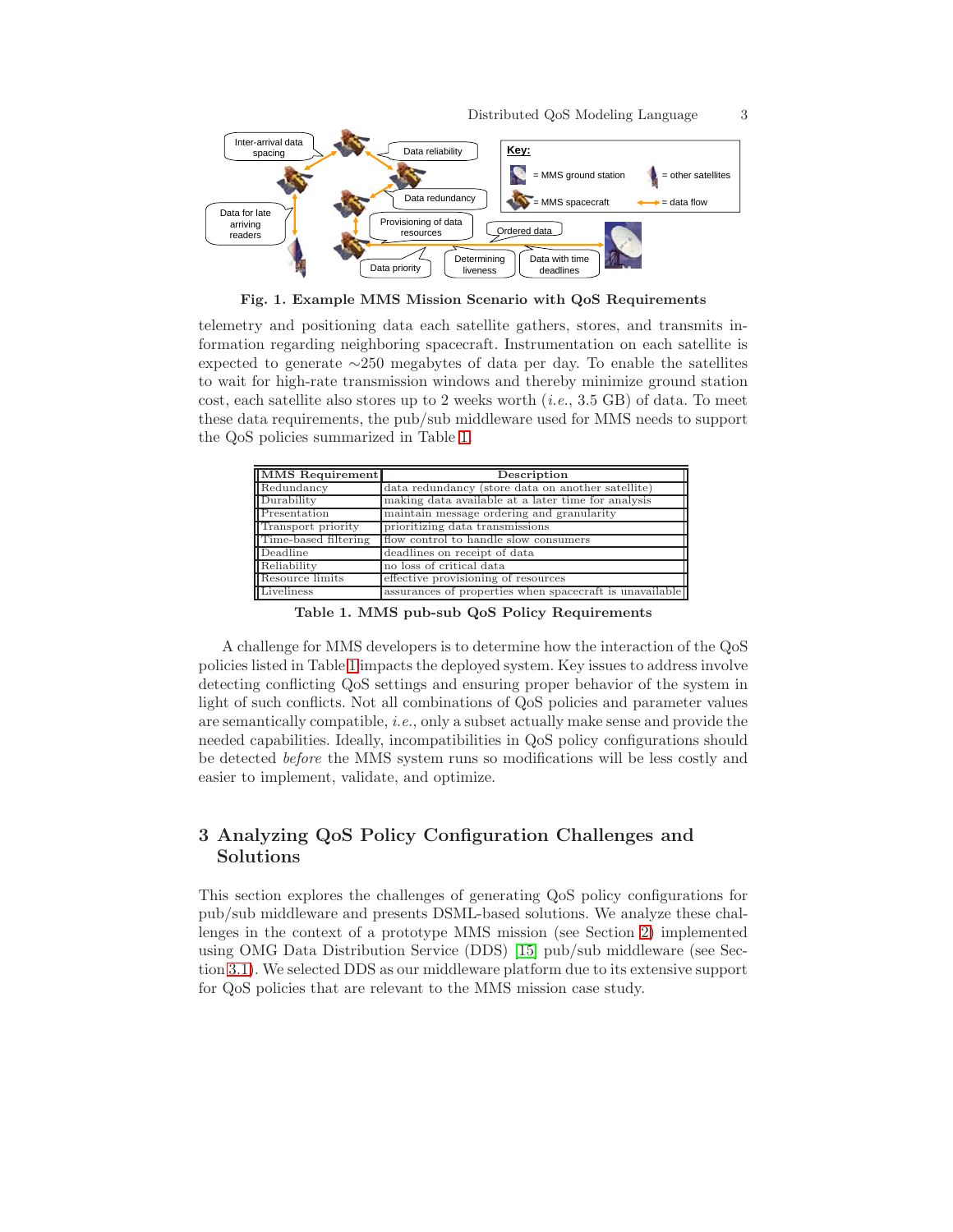## <span id="page-3-0"></span>**3.1 Overview of the OMG Data Distribution Service (DDS)**

The OMG DDS specification defines a standard architecture for exchanging data in pub/sub systems. DDS provides a global data store in which publishers and subscribers write and read data, respectively. DDS provides flexibility and modular structure by decoupling: (1) *location*, via anonymous publish/subscribe, (2) *redundancy*, by allowing any numbers of readers and writers, (3) *time*, by providing asynchronous, time-independent data distribution, and (4) *platform*, by supporting a platform-independent model that can be mapped to different platformspecific models, such as C++ running on VxWorks or Java running on Real-time Linux.

The DCPS entities in DDS include *topics*, which describe the type of data to be written or read, *data readers*, which subscribe to the values or instances of particular topics, and *data writers*, which publish values or instances for particular topics. Properties of these entities can be configured using combinations of the DDS QoS policies shown in Table [2.](#page-3-1) Moreover, *publishers* manage groups of data

| DDS QoS Policy            | Description                                                    |
|---------------------------|----------------------------------------------------------------|
| Deadline                  | Determines rate at which periodic data is refreshed            |
| Destination Order         | Sets whether data sender or receiver determines order          |
| Durability                | Determines if data outlives the time when written or read      |
| Durability Service        | Details how durable data is stored                             |
| Entity Factory            | Sets enabling of DDS entities when created                     |
| Group Data                | Attaches application data to publishers, subscribers           |
| History                   | Sets how much data is kept to be read                          |
| Latency Budget            | Sets guidelines for acceptable end-to-end delays               |
| Lifespan                  | Sets time bound for "stale" data                               |
| Liveliness                | Sets liveness properties of topics, data readers, data writers |
| Ownership                 | Controls writer(s) of data                                     |
| Ownership Strength        | Sets ownership of data                                         |
| Partition                 | Controls logical partition of data dissemination               |
| Presentation              | Delivers data as group and/or in order                         |
| Reader Data Lifecycle     | Controls data and data reader lifecycles                       |
| Reliability               | Controls reliability of data transmission                      |
| Resource Limits           | Controls resources used to meet requirements                   |
| Time Based Filter         | Mediates exchanges between slow consumers and fast producers   |
| Topic Data                | Attaches application data to topics                            |
| <b>Transport Priority</b> | Sets priority of data transport                                |
| User Data                 | Attaches application data to DDS entities                      |
| Writer Data Lifecycle     | Controls data and data writer lifecycles                       |

<span id="page-3-1"></span>**Table 2. DDS QoS Policies**

writers and *subscribers* manage groups of data readers.

Each QoS policy has ∼2 parameters, with the bulk of the parameters having a large number of possible values, *e.g.*, a parameter of type long or character string. Section [3.2](#page-3-2) shows that not all QoS policies are applicable to all DCPS entities nor are all combinations of policy values semantically compatible.

## <span id="page-3-2"></span>**3.2 DDS QoS Policy Configuration: Challenges and DSML-based Solutions**

In the context of DDS and the MMS case study, we developed a DSML-based solution to four types of challenges that arise when creating QoS policy configura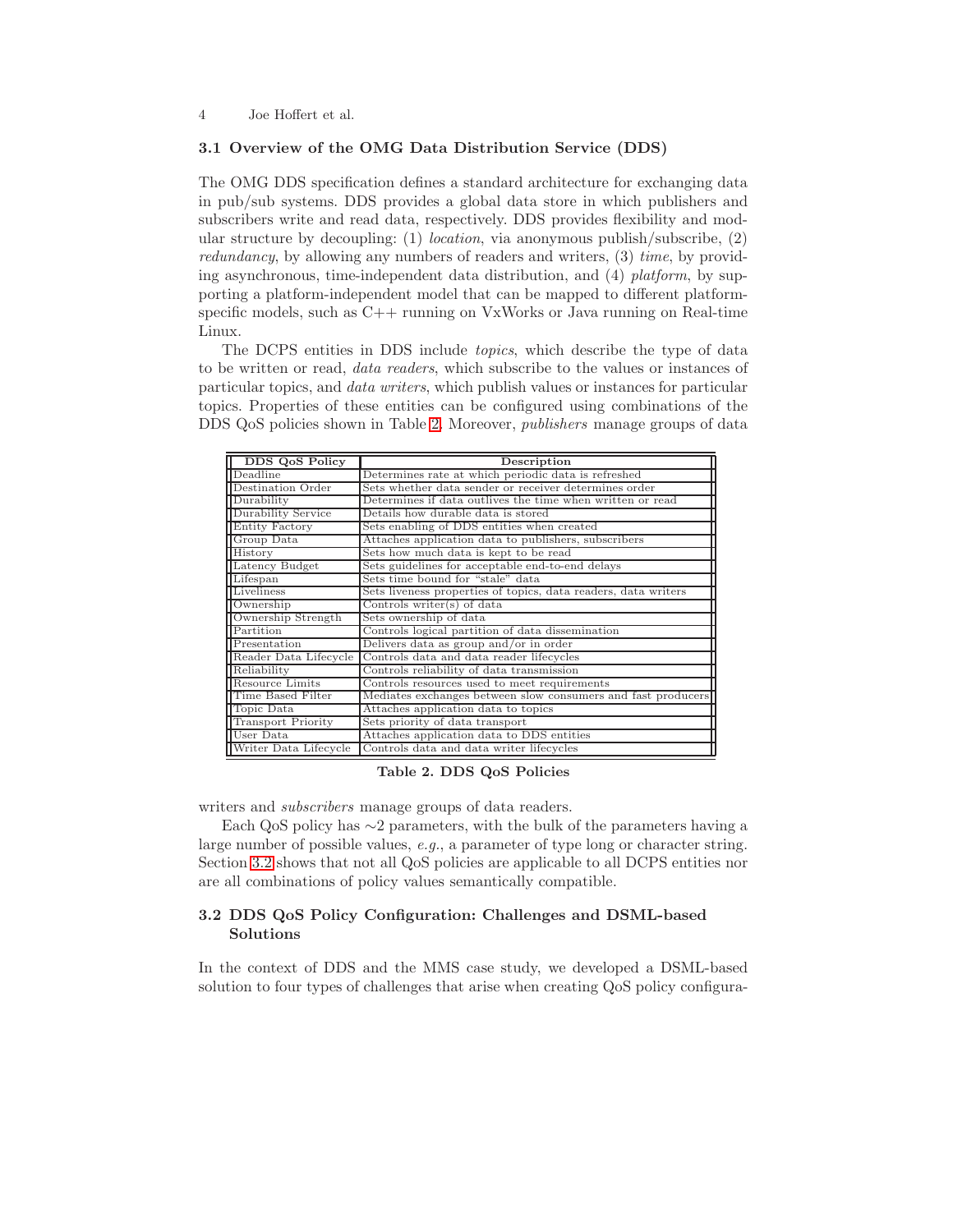tions.[2](#page-4-0) We chose a DSML-based solution over other common solution techniques (such as manually-implementing point- and pattern-based [\[11\]](#page-17-8) solutions) since DSMLs can ensure (1) proper semantics for specifying QoS policies and (2) all parameters for a particular QoS policy are properly specified and used correctly, as described in Section [1.](#page-0-0) DSMLs can also detect many types of QoS policy configuration problems *at design time* and can automatically generate implementation artifacts (*e.g.*, source code and configuration files) that reflect design intent.

### <span id="page-4-1"></span>**Challenge 1: Managing QoS Policy Configuration Variability.**

*Context.* DDS provides three points of variability with respect to QoS policy configurations: (1) the associations between a single DDS entity and two or more QoS policies, (2) the associations between two or more entities, and (3) the number and types of parameters per QoS policy.

*Problem.* When creating a DDS QoS policy configuration, associations are made between various entities *e.g.*, between a data writer sending collected data from an MMS satellite and the publisher that manages the data writer. Not all possible associations are valid, however. For example, the association between a data writer and a subscriber is invalid since a subscriber manages one or more data readers and not data writers. If the rules governing valid associations between entities are not obeyed when associations are created the QoS policy configuration will be invalid.

Associations can be made not only between DDS entities but also between a DDS entity and the QoS policies. Not all QoS policies are valid for all DDS entities, however. For instance, associating a Presentation QoS policy with an MMS ground station's data reader is invalid. The rules that determine which QoS policies can be associated with which DDS entities must be considered when creating valid QoS policy configurations.

Finally, the number and types of parameters differ for each QoS policy type. The number of parameters for any one QoS policy ranges from one (*e.g.*, Deadline QoS Policy) to six (*e.g.*, Durability Service QoS Policy). The parameter types for any one QoS policy also differ. The parameter types include boolean, string, long, struct, and seven different types of enums. It is hard to track the number of parameters a particular QoS policy has manually; it is even harder to track the valid range of values that any one single parameter can have.

*General DSML-based solution approach.* A DSML can ensure that only appropriate associations are made between entities and QoS policies. In addition, a DSML can list the parameters and default values of any selected QoS policy. DSMLs ensure that only valid values are assigned to the QoS policy parameters. For example, a DSML can raise an error condition if a string is assigned to a parameter of type long. Section [4.2](#page-8-0) describes how DQML addresses the QoS policy configuration variability challenge by allowing only valid values to be assigned to parameters and checking for valid associations between QoS policies and entities.

#### <span id="page-4-2"></span>**Challenge 2: Ensuring QoS compatibility.**

*Context.* DDS defines constraints for compatible QoS policies. Table [3](#page-5-0) lists the QoS policies that can be incompatible and the relevant types of entities for those

<span id="page-4-0"></span><sup>2</sup> While DDS's rich set of QoS policies makes it a particularly relevant platform, similar analysis and solutions are also applicable to other pub/sub middleware and application domains.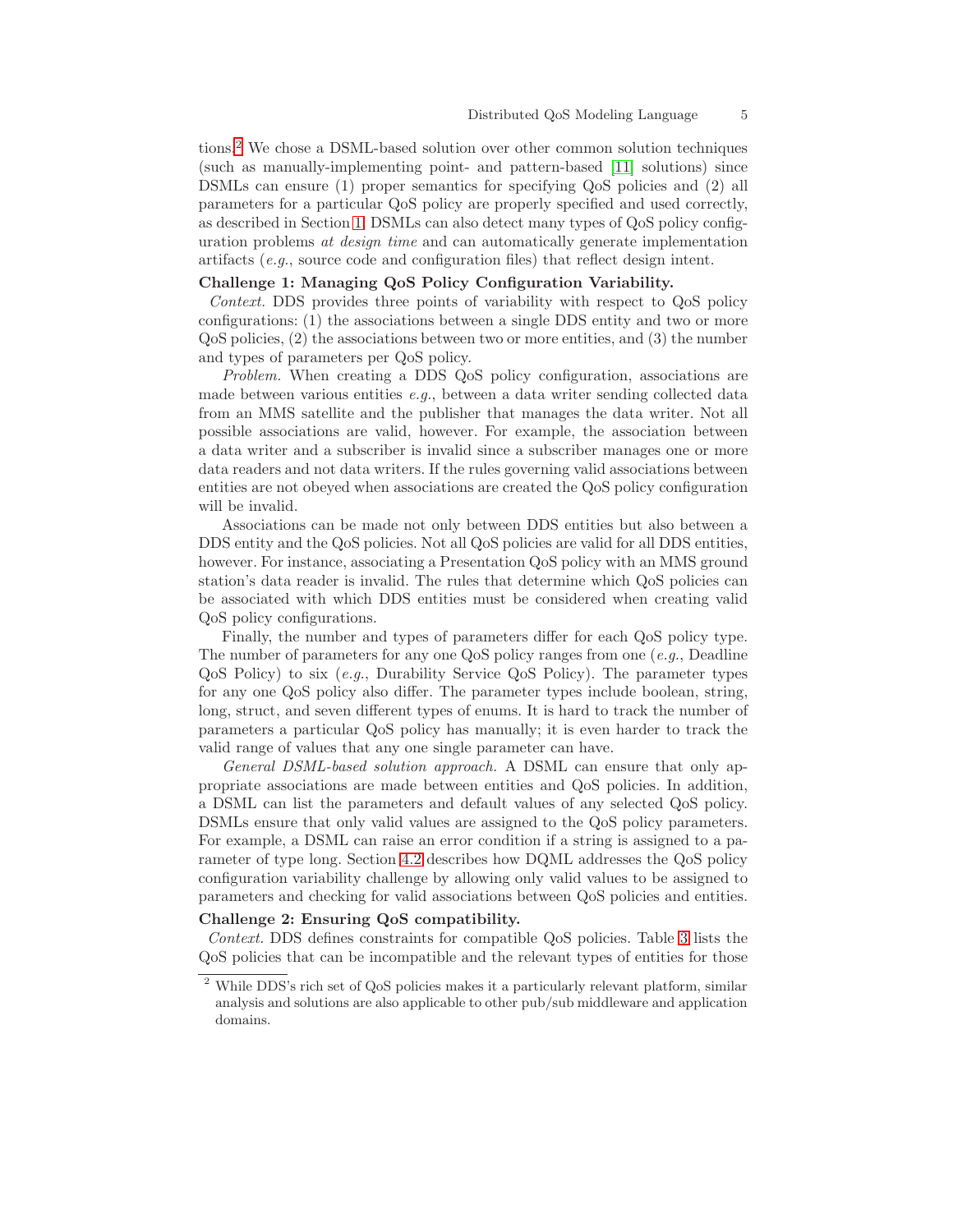policies. Incompatibility applies to QoS policies of the same type, *e.g.*, *reliability*, across multiple types of entities, *e.g.*, *data reader* and *data writer*.

| <b>OoS</b> Policies | Affected DDS Entities                          |                   |                                           |
|---------------------|------------------------------------------------|-------------------|-------------------------------------------|
|                     |                                                |                   | <b>OoS Policies Affected DDS Entities</b> |
| Deadline            | Topic, data reader, data writer                | <b>Liveliness</b> | Topic, data reader, data writer           |
| Destination         |                                                | Ownership         | Topic, data reader, data writer           |
| Order               | Topic, data reader, data writer                | Presentation      | Publisher, subscriber                     |
| Durability          | Topic, data reader, data writer                | Reliability       | Topic, data reader, data writer           |
|                     | Latency Budget Topic, data reader, data writer |                   |                                           |

<span id="page-5-0"></span>**Table 3. Potential Incompatible DDS QoS Policies**

*Problem.* When compatibility constraints are violated, data will not flow between DDS data writers and data readers, *i.e.*, compatibility impacts topic dissemination. For example, an incompatibility between reliability QoS policies will occur if an MMS ground station requests reliable data readers, but an MMS spacecraft only offers best-effort data writers. The data will not flow between the spacecraft and the ground station because the values of the QoS policies are incompatible, as shown in Figure [2.](#page-5-1)



<span id="page-5-1"></span>**Fig. 2. Incompatible MMS Ground Station and Spacecraft Reliability QoS**

*General DSML-based solution approach.* A DSML can include compatibility checking in the modeling language itself. A DSML user can invoke compatibility checking to make sure that the QoS policy configuration specified is valid. If incompatible QoS policies are detected the user is notified *at design time* and given details of the incompatibility. Section [4.2](#page-8-0) describes how DQML addresses the QoS compatibility challenge by providing compatibility constraint checking on QoS policy configurations.

#### **Challenge 3: Ensuring QoS consistency.**

*Context.* The DDS specification defines when QoS policies are inconsistent, *i.e.*, when multiple QoS policies associated with a single DCPS entity are not valid. Table [4](#page-5-2) describes the consistency constraints for QoS policies associated with a single DDS entity. For example, an inconsistency between the *Deadline* and

| Consistency Constraints for QoS Policies                                                    |
|---------------------------------------------------------------------------------------------|
| Deadline.period $\geq$ Time Based Filter.minimum separation                                 |
| $\sqrt{\text{Resource-Limits}}$ mits.max_samples > Resource_Limits.max_samples_per_instance |
| $Resource\_Limits.max$ samples per instance $\geq$ History depth                            |

<span id="page-5-2"></span>**Table 4. DDS QoS Consistency Constraints**

*Time-based Filter* QoS policies occurs if an MMS ground station tries to set the *Deadline* QoS policy's deadline period to 5 ms and the *Time-based Filter* QoS policy's minimum separation between incoming pieces of data to 10 ms, as shown in Figure [3.](#page-6-0) This invalid configuration violates the DDS constraint of deadline  $period \geq minimum separation$ .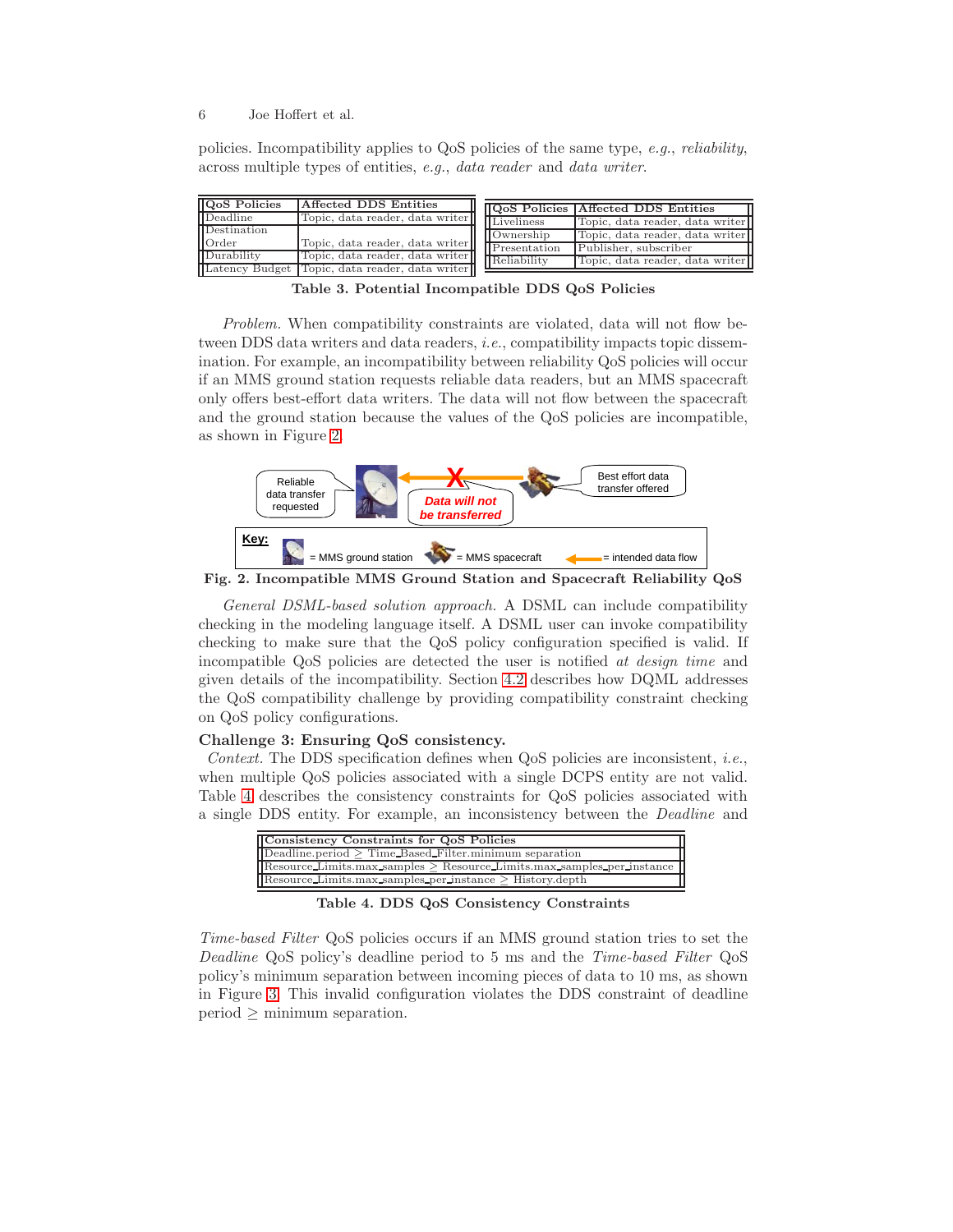



## <span id="page-6-0"></span>**Fig. 3. Inconsistent QoS Policies for an MMS Ground Station**

*Problem.* Manually checking for all possible consistency constraint violations is tedious and error-prone for non-trivial pub/sub systems.

*General DSML-based solution approach.* A DSML can include consistency checking in the modeling language itself. As with compatibility checking, DSML users can invoke consistency checking to ensure that the QoS policy configuration is valid. If inconsistent QoS policies are found, users are notified *at design time* with detailed information to help correct the problem. Section [4.2](#page-8-0) describes how DQML addresses the QoS consistency challenge by providing consistency constraint checking on QoS policy configurations.

## <span id="page-6-2"></span>**Challenge 4: Ensuring Correct QoS transformation.**

*Context.* After a valid QoS policy configuration has been created it must be correctly transformed from design to implementation.

*Problem.* A conventional approach is to (1) document the desired QoS policies, parameters, values, and associated entities often in an *ad hoc* manner (*e.g.*, using handwritten notes or conversations between developers) and then (2) transcribe this information into the source code. This *ad hoc* process creates opportunities for accidental complexities, however, since the QoS policies, parameters, values, and related entities can be misread, mistyped, or misunderstood. The QoS policy configurations encoded in the system may therefore differ from the valid configurations intended originally.

*General DSML-based solution approach.* A DSML can provide model interpreters to generate correct-by-construction[3](#page-6-1) implementation artifacts. The interpreters iterate over the QoS policy configuration model designed in the DSML to create appropriate implementation artifacts (*e.g.*, source code, configuration files) that will correctly recreate the QoS policy configuration as designed. Section [4.2](#page-8-0) describes how DQML addresses the challenge of correct QoS transformation by providing an interpreter that traverses the model and generates implementation specific artifacts.

## **4 The Distributed QoS Modeling Language (DQML)**

The *Distributed QoS Modeling Language* (DQML) is a DSML that automates the analysis and synthesis of semantically compatible DDS QoS policy configurations. We developed DQML using the Generic Modeling Environment (GME) [\[1\]](#page-16-0), which is a meta-programmable environment for creating DSMLs. This section describes the structure and functionality of DQML and explains how it resolves the challenges from Section [3.2](#page-3-2) in the context of DDS and the MMS case study.

#### **4.1 Structure of the DQML Metamodel**

The DQML metamodel constrains the possible set of models for QoS policy configurations, as described below.

<span id="page-6-1"></span><sup>3</sup> In this paper "correct-by-construction" refers to QoS policy configuration artifacts that faithfully transfer design configurations into implementation and deployment.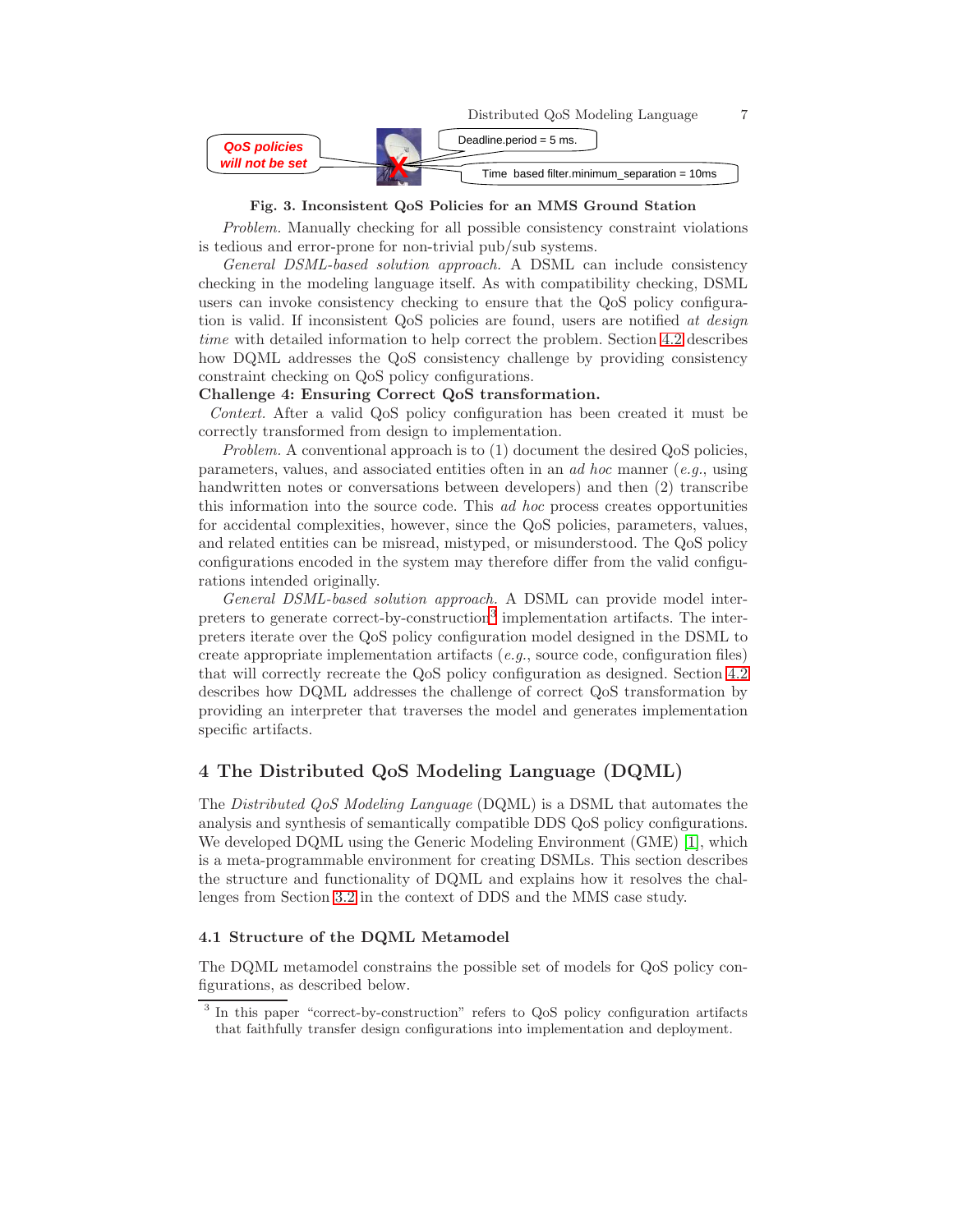**Scope.** The DQML metamodel includes all DDS QoS policy types shown in Table [2,](#page-3-1) but supports only DDS entity types that have QoS policies associated with them. In addition to topics, data readers, and data writers previously mentioned, DQML can associate QoS policies with (1) *publishers*, which manage one or more data writers, (2) *subscribers*, which manage one or more data readers, (3) *domain participants*, which are factories for DDS entities for a particular domain or logical network, and (4) *domain participant factories*, which generate domain participants. While other entities and constructs exist in DDS, none directly use QoS policies and are thus excluded from DQML.

Figure [4](#page-7-0) shows a portion of the DQML metamodel relevant to the Deadline QoS policy and its relationships to applicable DDS entities, *e.g.*, data reader, data writer, and topic. Figure [5](#page-8-1) shows a portion of the DQML metamodel relevant to the OCL constraint placed on the Deadline QoS policy to ensure semantic compatibility. The compatibility constraints are associated with a topic since compatibility between a data reader and a data writer is determined by a common topic. This



<span id="page-7-0"></span>**Fig. 4. Deadline QoS Policy Relationships (UML notation)**

figure shows the appropriate relationships and the number of associations. Other QoS policies are modeled in this way, along with the parameters and constraints for each policy.

**Associations between entities and QoS policies.** DQML supports associations between DDS entities and QoS policies rather than having DDS entities contain or own QoS policies. This metamodel design decision allows greater flexibility and ease of constraint error resolution. If QoS policies had been contained by the DDS entities then multiple DDS entities could not share a common QoS policy. Instead, the policy would be manually copied and pasted from one entity to another, thereby incurring accidental complexity when designing a QoS policy configuration.

In contrast, DQML supports multiple DDS entities having the same QoS policy by allowing modelers to create a single QoS policy with the appropriate values. Modelers can then create associations between the applicable DDS entities and the QoS policy. This approach also simplifies constraint errors resolution, *e.g.*, if constraint errors are found, the offending entities can be associated with a common QoS policy to eliminate the compatibility error.

**Constraint definition.** The DDS specification defines constraints placed on QoS policies for compatibility and consistency. The DQML metamodel uses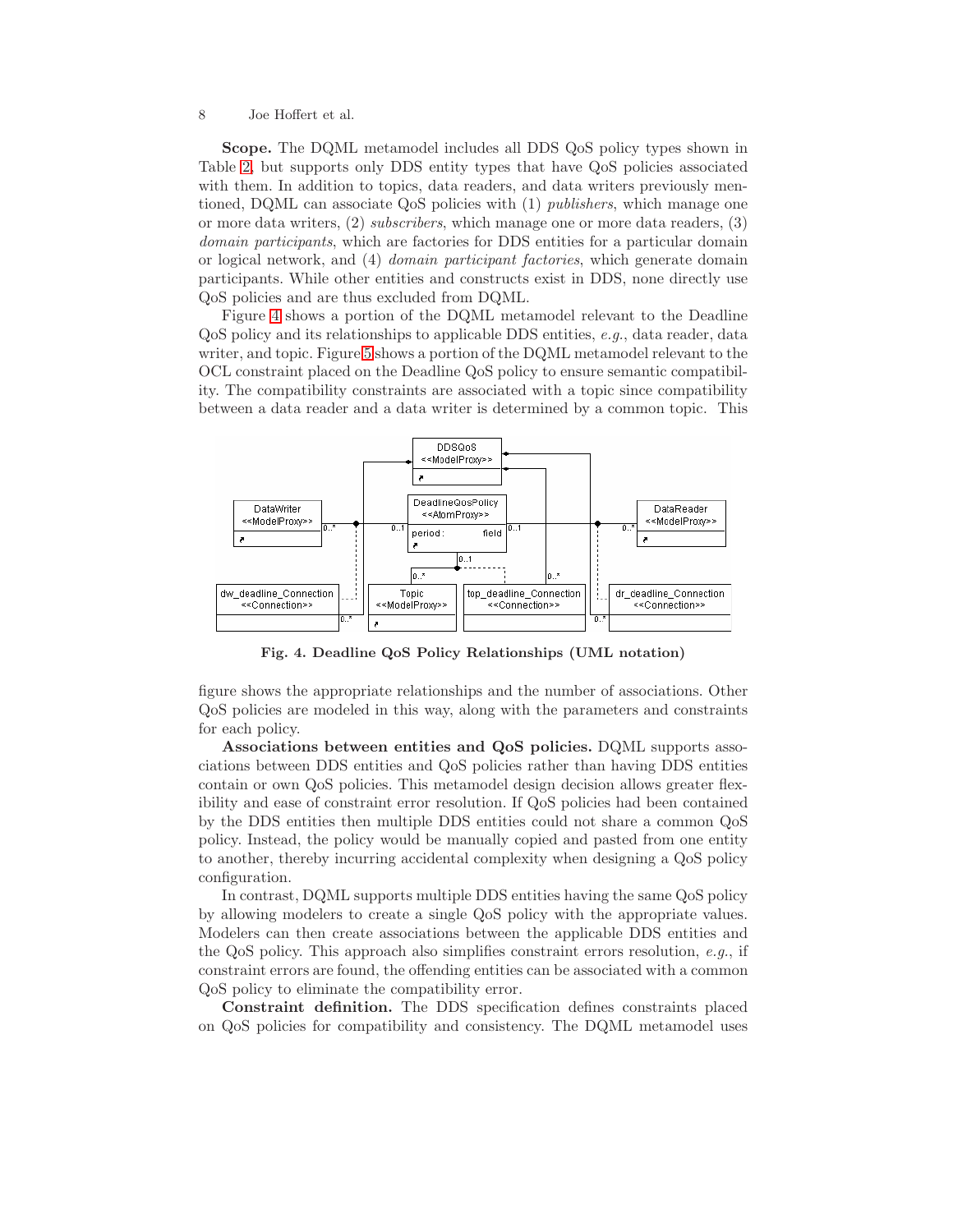

**Fig. 5. Deadline QoS Policy Compatibility Constraints**

<span id="page-8-1"></span>GME's Object Constraint Language (OCL) [\[22\]](#page-17-9) implementation to define these constraints. As noted in Section [3.2](#page-3-2) for challenges 2 and 3, compatibility constraints involve a single type of QoS policy associated with more than one DDS entity, whereas consistency constraints involve a single DDS entity with more than one QoS policy. Both types of constraints are defined in the metamodel and can be checked when explicitly initiated by users.

To maximize flexibility, DQML does not enforce semantic compatibility constraints automatically in the metamodel since users may only want to model some parts of a DDS application, rather than model all required entities and QoS policies. Only checking constraints when initiated by modelers enables this flexibility. Conversely, association constraints (*i.e.*, the valid associations between DDS entities and QoS policies) *are* defined in the metamodel and are thus checked automatically when associations are specified.

## <span id="page-8-0"></span>**4.2 Functionality of DQML**

DQML allows developers to designate any number of DDS entity instances involved with QoS policy configuration. For example, DQML supports seven DDS entity types that can be associated with QoS policies, as shown in Figure [6.](#page-9-0) QoS policies can be created and associated with these entities as described below.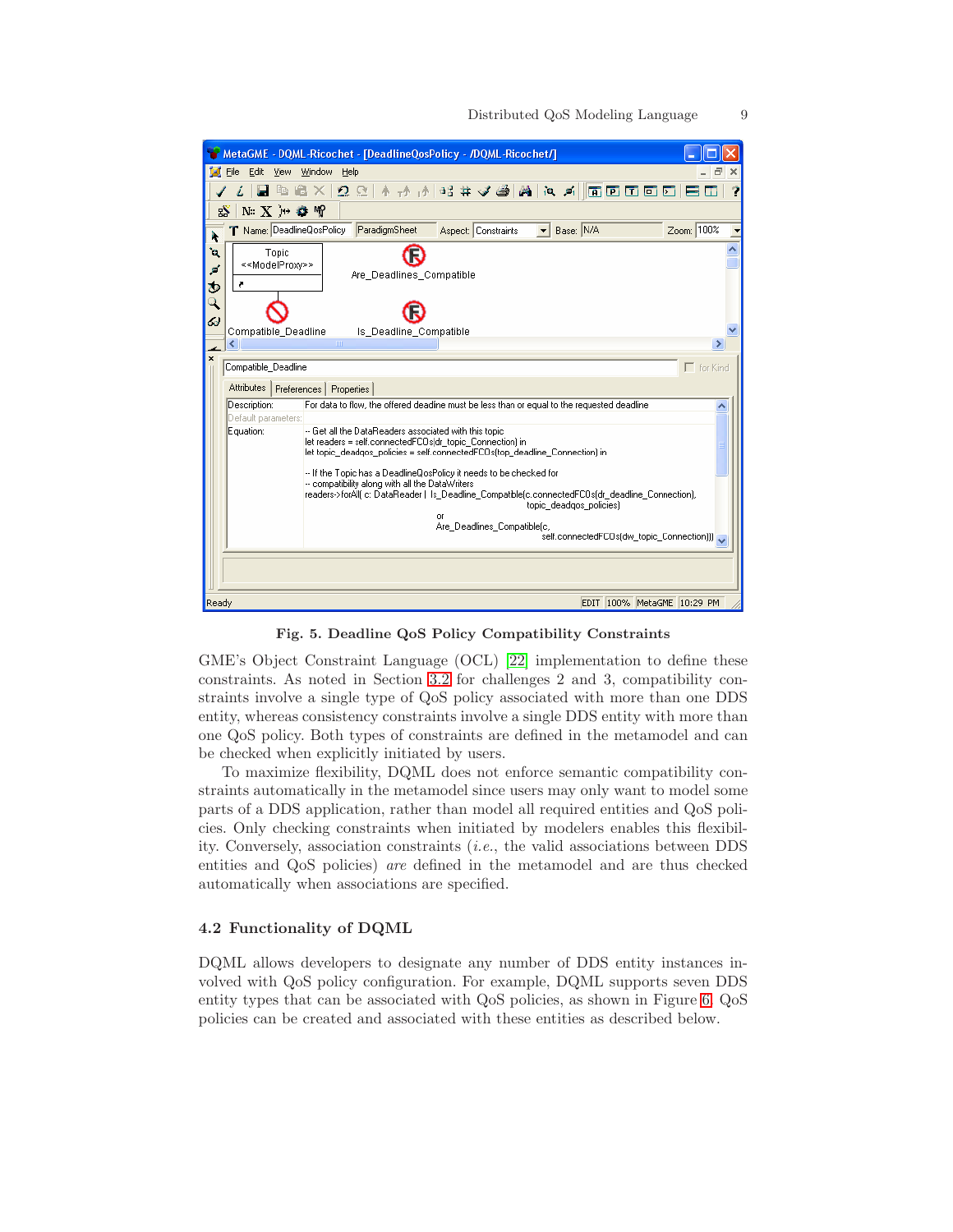



**Fig. 6. DDS Entities Supported in DQML**

<span id="page-9-0"></span>**Specification of QoS policies.** DQML allows developers to designate the DDS QoS policies involved with a QoS policy configuration. DQML supports all DDS policies, along with their parameters, the appropriate ranges of values, and the default parameter values. Developers can then change default settings for QoS policy parameters as needed. Moreover, if a QoS policy parameter has a limited range of values, DQML enumerates only these specific values and ensures that only one of these values is assigned to the parameter.

DQML also ensures that the type of value assigned is appropriate. For example it ensures that a character value is not assigned to a parameter that requires an integer value. The DQML interpreter externalizes the parameter values (whether set explicitly or by default) so that no QoS policy has uninitialized parameters.

Figure [7](#page-9-1) shows an example of how DQML addresses the challenge of managing QoS policy configuration variability as outlined in Section [3.2.](#page-4-1) In this example DQML displays the parameters for the history QoS policy along with the default values for the parameters in grey, *i.e.*, history depth = 1 and history kind = KEEP LAST. Since history kind is an enumerated type, DQML lists the valid values when the user selects the parameter. Only one of the valid values can be assigned to the parameter.



<span id="page-9-1"></span>**Fig. 7. Example of DQML QoS Policy Variability Management**

**Association between entities and QoS policies.** DQML supports generating associations between the DDS entities themselves and between a DDS entity and the QoS policies. DQML ensures that only valid associations are created *i.e.*, where it is valid to associate two particular types of entities or associate a particular DDS entity with a particular type of QoS policy. DQML will notify developers if the association is invalid and disallow the association at design-time.

**Checking compatibility and consistency constraints.** DQML supports checking for compatible and consistent QoS policy configurations. Users initiate this checking and DQML reports any violations. Constraint checking in DQML uses default QoS parameter values to determine QoS compatibility and consistency if no values are specified. Developers of QoS policy configurations might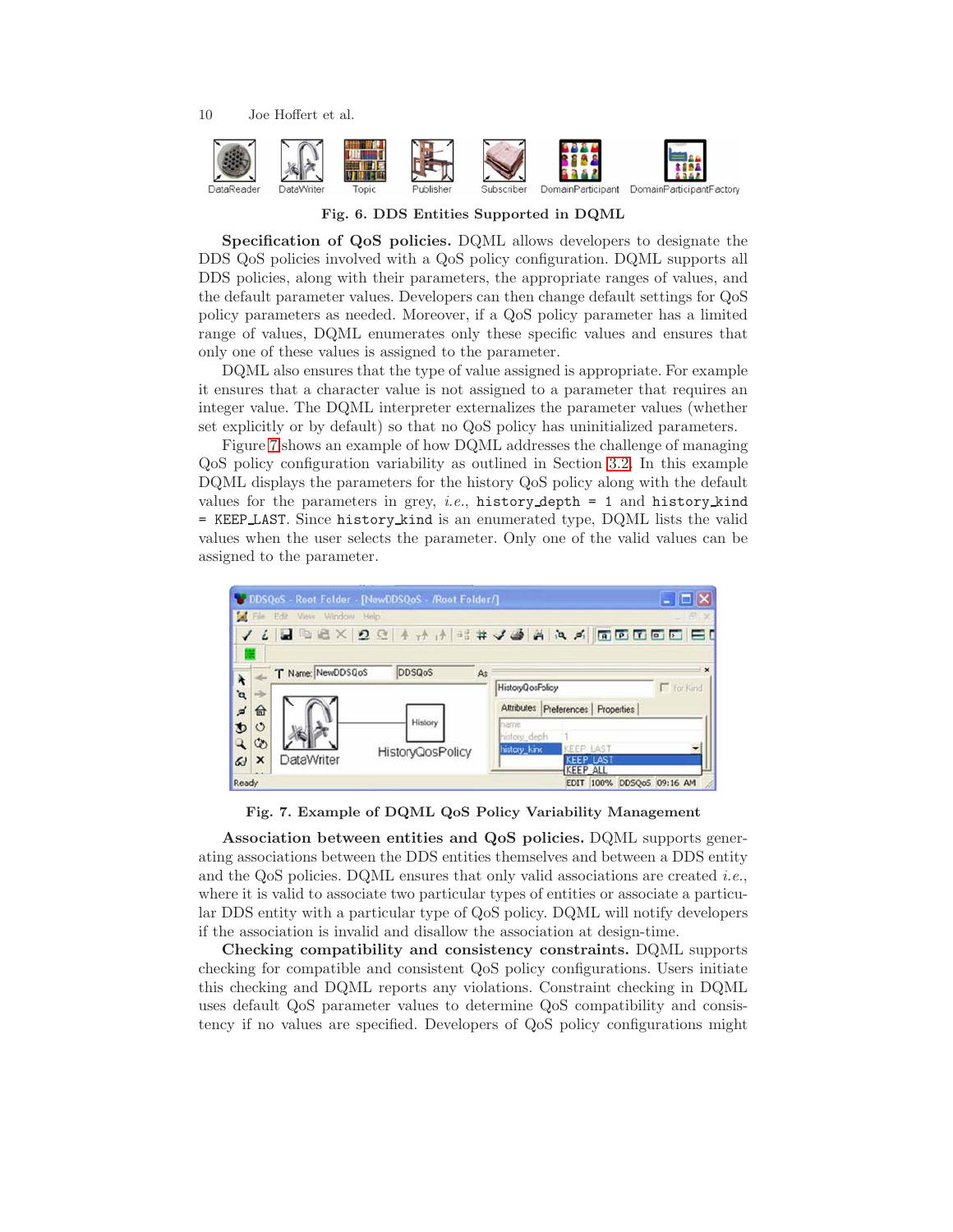explicitly associate only a single QoS policy to an entity and assume no checking for compatibility or consistency is applicable. A constraint violation may exist, however, depending on the interaction of the explicit parameter values and the default values for other entities.

For instance, if developers specify only a single presentation QoS policy in a configuration, associate it with a single subscriber entity, and change the default *access scope* value from *instance* to *topic* or *group*, they may assume no constraint violations occur. The explicit access scope value set on the subscriber is incompatible, however, with the implicit (default) value of *instance* for *any* publisher associated via a common topic.

The constraint resolution problem is further exacerbated by QoS policies that can be associated with a topic entity and then act as the default QoS policy for data readers or writers. For example, the reliability QoS policy can be associated with a data reader, a data writer, or a topic. If the policy is associated with a topic, any data readers or data writers not explicitly associated with a reliability policy will use the topic's reliability QoS policy. DQML can check this type of QoS association for compatibility and consistency.



<span id="page-10-0"></span>**Fig. 8. Example of DQML QoS Policy Compatibility Constraint Checking**

Figures [8](#page-10-0) and [9](#page-10-1) show examples of how DQML addresses the challenges of ensuring QoS compatibility and consistency, respectively, as described in Section [3.2.](#page-4-2) Figure [8](#page-10-0) shows how DQML detects and notifies users of incompatible reliability



<span id="page-10-1"></span>**Fig. 9. Example of DQML QoS Policy Consistency Constraint Checking**

QoS policies. Likewise, Figure [9](#page-10-1) shows an incompatible deadline period, *i.e.*, 10 is less than the time based filter's minimum separation of 15. Both policies are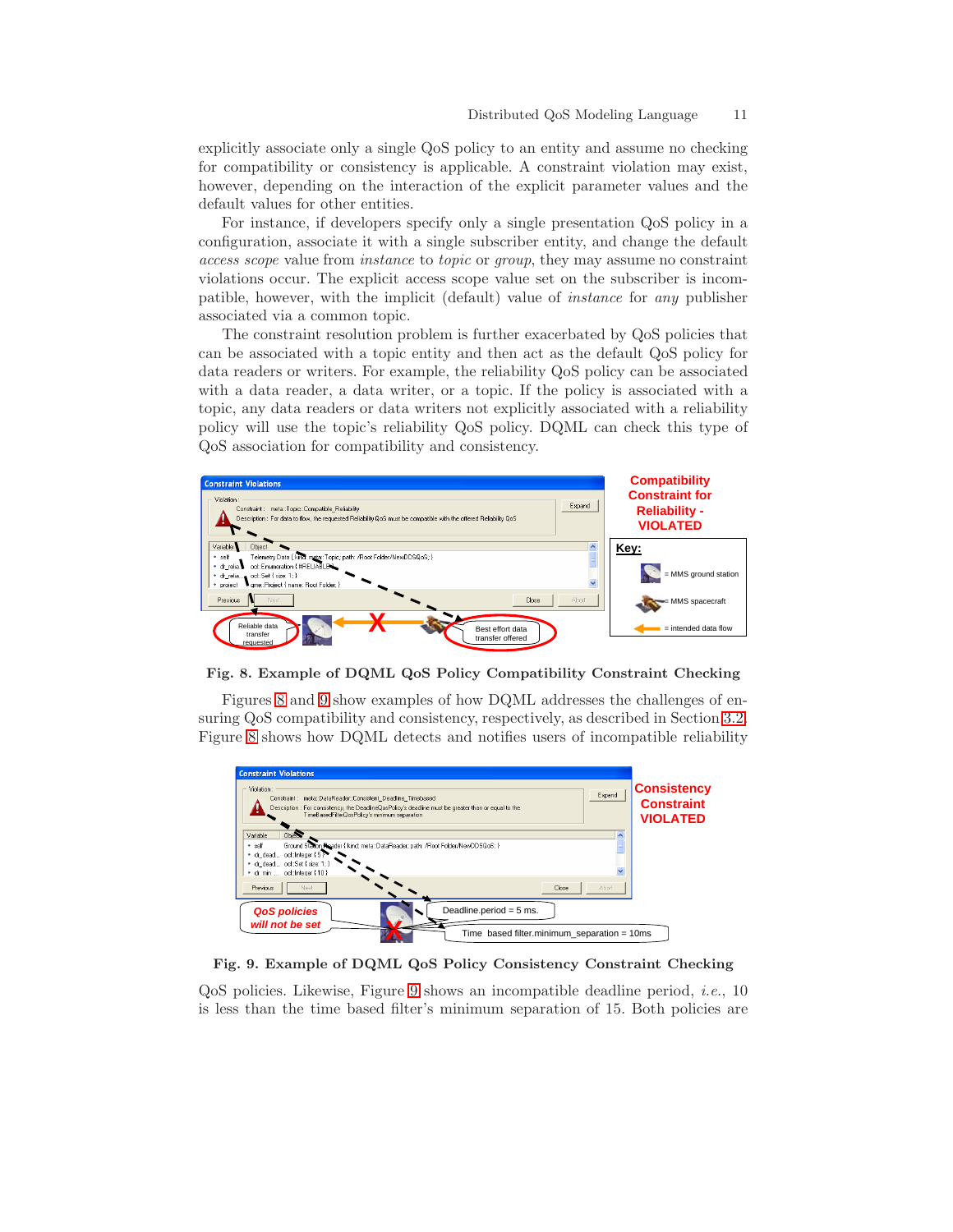associated with the same MMS Ground Station data reader. DQML checks the consistency of the modeled QoS policies and notifies users of violations.

**Transforming QoS policy configurations from design to implementation.** Figure [10](#page-11-0) shows how DQML addresses the challenge of correctly transforming QoS policy configurations from design to implementation, as described in Section [3.2.](#page-6-2) In this example, DQML generates a QoS policy configuration file for an MMS satellite data reader. QoS policies associated with the data reader along with values for the policies are shown. This file can then be integrated into the MMS implementation to ensure the desired QoS policy configuration.

> datareader.deadline.period=10<br>datareader.durability.kind=VOLATILE<br>datareader.liveliness.lease\_duration=10 datareader.liveliness.kind=AuronATIC<br>datareader.liveliness.kind=AuroMATIC<br>datareader.reliability.kind=BEST\_EFFORT<br>datareader.reliability.max\_blocking\_time=100<br>datareader.resource\_limits.max\_samples\_per\_instance=-1<br>dataread datareader.timebased\_filter.min\_separation=0

<span id="page-11-0"></span>**Fig. 10. Example QoS Policy Configuration File**

## **5 DQML Productivity Analysis for the MMS Case Study**

In this section we analyze the pros and cons of DQML by applying it in the context of the *DDS Benchmarking Environment* (DBE) to evaluate the QoS behavior of the MMS scenario presented in Figure [1.](#page-2-0) DBE is a suite of software tools that can examine and evaluate various DDS implementations [\[8\]](#page-17-10). DBE requires correct QoS policy settings so that data will flow as expected. If these policy settings are semantically incompatible QoS evaluations will not run properly. DBE uses a set of Perl scripts that launches executables for the DDS application, *e.g.*, to deploy data readers and data writers onto specified nodes. For each data reader and data writer DBE also deploys a QoS policy settings file that is currently generated manually.

This section presents the results of a productivity analysis using DQML. In particular, we present the productivity benefit and the break-even point of using DQML vs. manually implementing QoS policy configurations for DBE. Manual implementation of configurations is applicable to both the point- and patternbased solutions presented in previous work [\[7\]](#page-17-6) since neither approach provides implementation guidance.

## **5.1 The DQML DBE Interpreter**

To support DBE and its need to generate correct QoS policy configurations we developed a DQML interpreter that generates QoS policy parameter settings files for the data readers and data writers that DBE configures and deploys. This interpreter can also accommodate other DCPS entities, *e.g.*, topics, publishers, and subscribers. All QoS policies from a DQML model are output for the data readers and data writers.

The DQML interpreter creates one QoS policy parameter settings file for each data reader or data writer that is modeled. The names of the files are generated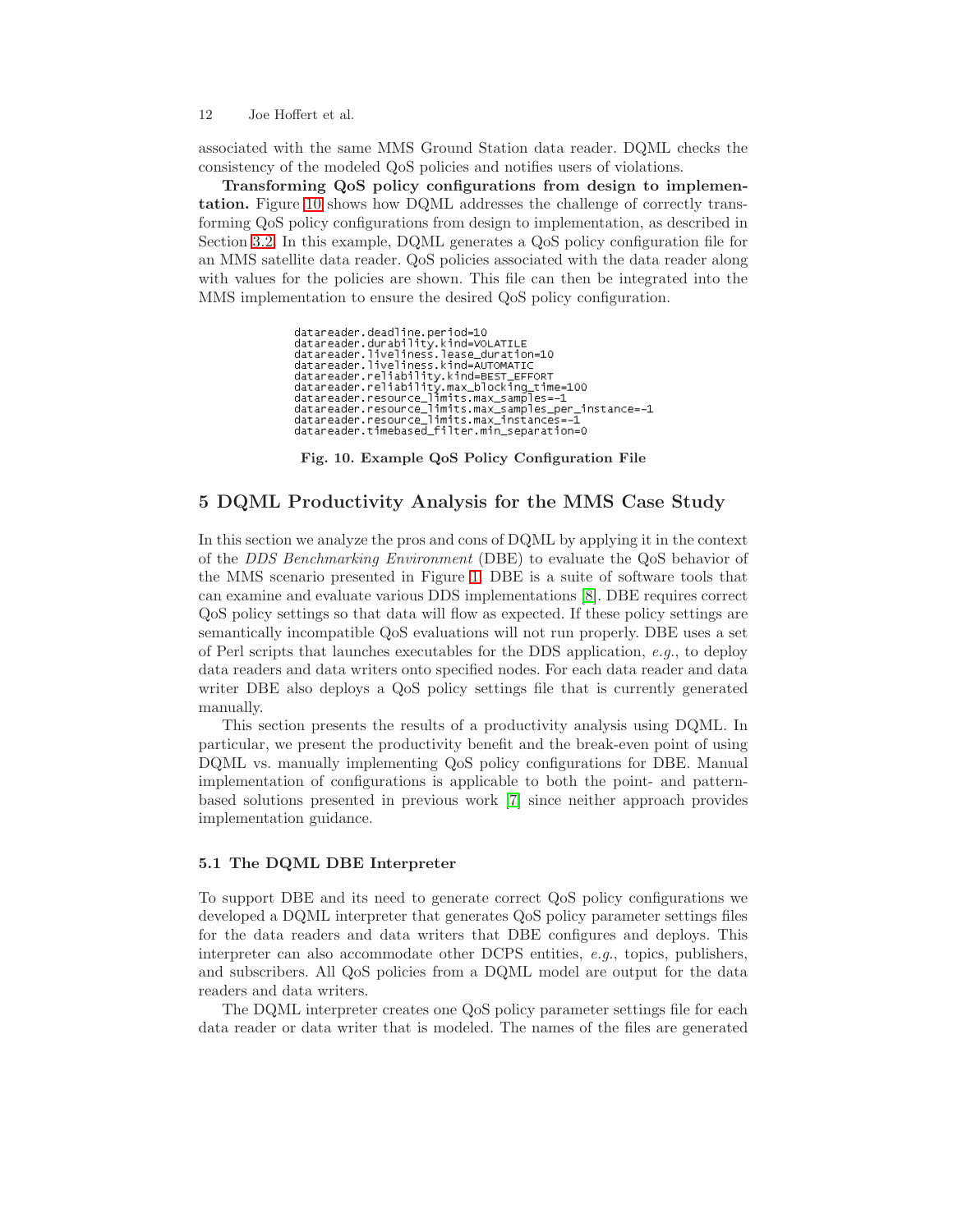by using the name of the data reader or data writer prepended with either "DR" or "DW" plus the current count of data readers or data writers processed (*e.g.*, DR1 Satellite1.txt). The filename prefix is generated to ensure that a unique filename is created since the names of the data readers and data writers modeled in DQML need not be unique.

A common DBE use-case for DQML thus becomes (1) model the desired DCPS entities and QoS policies in DQML, (2) invoke the DBE interpreter to generate the appropriate QoS settings files, and (3) execute DBE to deploy data readers and data writers using the generated QoS settings files.

## **5.2 Productivity Analysis**

**Scope.** DBE currently deals only with DDS data readers and data writers. Our productivity analysis therefore focuses on the QoS parameters relevant to data readers and data writers. (Similar analysis can be done for other types of DDS entities associated with QoS policies.) At a minimum, in the MMS scenario each MMS satellite, non-MMS satellite, and ground station will have a data writer and data reader to send and receive data, respectively, which yields seven data readers and seven data writers to configure. This scenario provides the minimal baseline since production satellites and ground stations typically have many data writers and data readers for use in sending and receiving not only to other systems but also for use internally between various subsystems.

| <b>QoS Policy</b>  | $\# \overline{\text{of}}$ | Param             |
|--------------------|---------------------------|-------------------|
|                    | Params                    | Type(s)           |
| Deadline           | 1                         | int               |
| Destination Order  | 1                         | enum              |
| Durability         | 1                         | enum              |
| Durability Service | 6                         | 5 ints, 1 enum    |
| History            | $\overline{2}$            | $1$ enum, $1$ int |
| Latency budget     | 1                         | int               |
| Lifespan           | $\overline{1}$            | int               |
| Liveliness         | 2                         | $1$ enum, $1$ int |
| Ownership          | 1                         | enum              |
| Ownership          | 1                         | int               |
| Strength           |                           |                   |
| Reliability        | $\overline{2}$            | $1$ enum, $1$ int |
| Resource Limits    | 3                         | $3$ ints          |
| Transport Priority | $\mathbf{1}$              | int               |
| User Data          | 1                         | string            |
| Writer Data        | 1                         | bool              |
| Lifecycle          |                           |                   |
| Total              | 25                        |                   |
| Parameters         |                           |                   |
|                    |                           |                   |

| <b>QoS</b> Policy | $# \overline{of}$ | $\rm {Param}$                |
|-------------------|-------------------|------------------------------|
|                   | Params            | Type(s)                      |
| Deadline          | 1                 | int                          |
| Destination Order | 1                 | enum                         |
| Durability        | 1                 | enum                         |
| History           | 2                 | $1$ enum, $1 \overline{int}$ |
| Latency budget    | 1                 | int                          |
| Liveliness        | 2                 | 1 enum, $1 \overline{int}$   |
| Ownership         | 1                 | enum                         |
| Reader Data       | 1                 | int                          |
| Lifecycle         |                   |                              |
| Reliability       | $\overline{2}$    | $1$ enum, $1$ int            |
| Resource Limits   | 3                 | $3$ ints                     |
| Time Based Filter | 1                 | int                          |
| User Data         | 1                 | string                       |
| Total             | 17                |                              |
| Parameters        |                   |                              |

<span id="page-12-0"></span>**Table 5. DDS QoS Policies for data writers**

<span id="page-12-1"></span>**Table 6. DDS QoS Policies for data readers**

A data writer can be associated with 15 QoS policies with a total of 25 parameters, as shown in Table [5.](#page-12-0) A data reader can be associated with 12 QoS policies with a total of 17 parameters, as shown in Table [6.](#page-12-1) The total number of relevant QoS parameters for DBE is thus  $17 + 25 = 42$ . Each QoS parameter value for a data reader or writer corresponds to one line in the QoS policy parameter settings file for DBE, as shown in Figure [10.](#page-11-0)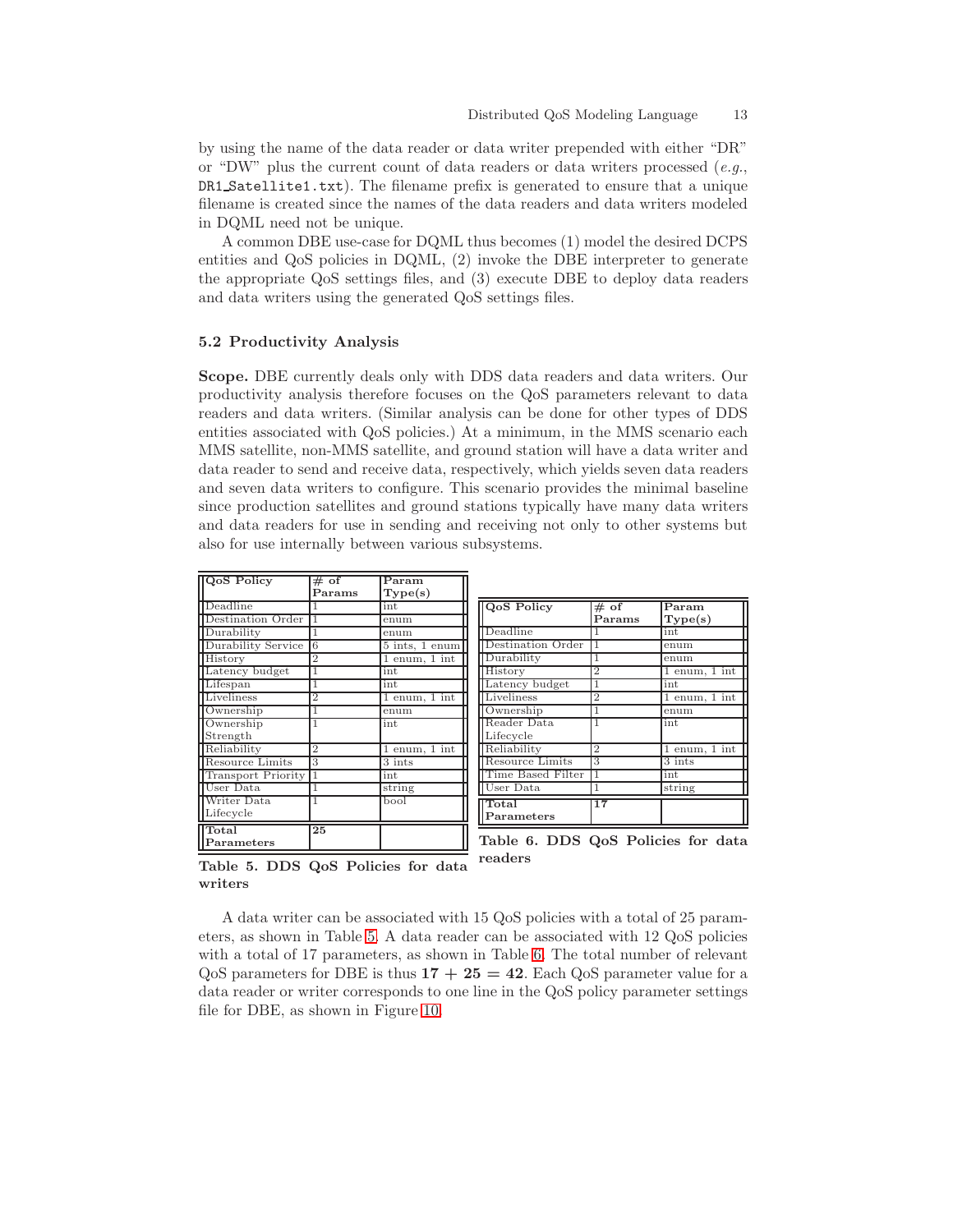**Interpreter development.** DQML's DBE interpreter was developed using GME's Builder Object Network (BON2) framework, which generates C++ code using the Visitor pattern [\[4\]](#page-16-1). Within BON2, developers of the DQML DBE interpreter need only modify and add certain portions to the framework that are called to process the particular DSML. In particular, BON2 provides a C++ visitor class with virtual methods (*e.g.*, visitModelImpl, visitConnectionImpl, visitAtomImpl) that the developer subclasses and then overrides the virtual methods.

In BON2, the DDS entities supported in DQML are referred to as model implementations. The DBE interpreter is thus only concerned with overriding the visitModelImpl method. When the BON2 framework invokes this method it passes as an argument a model implementation. A model implementation has methods to (1) traverse the associations a DDS entity has using the getConnEnds method and specifying the relevant QoS policy association as an input parameter (*e.g.*, the association between a data reader and a reliability QoS policy), (2) retrieve the connected QoS policy, and (3) obtain the attributes of the associated QoS policy using the policy's getAttributes method.

The DQML-specific code for the DBE interpreter contains ∼160 C++ statements that were developed specifically for DQML and DBE. The C++ development effort for the DBE interpreter need only occur once. In particular, no QoS policy configuration for DBE incurs this development overhead since the interpreter already exists. The development effort is included *only* for comparison with manually implemented QoS policy configurations.

The interpreter code is fairly straightforward once developers understand how to navigate the model in the BON2 framework and access the appropriate information. Although developers should be familiar with the Visitor pattern [\[4\]](#page-16-1) (since the BON2 framework uses it heavily), they only need define the appropriate methods for the automatically generated Visitor subclass. In general, the DQML interpreter code specific to DBE gathers model information, creates the QoS settings files, and outputs the settings into the QoS settings files.

The most challenging part of developing DQML's DBE interpreter is navigating through the model's QoS policy elements and related entities using the BON2 framework. Conversely, the most challenging aspects of handcrafting QoS policy configurations are (1) maintaining a global view of the model to ensure compatibility and consistency and (2) remembering the number of and valid values for the parameters of the various QoS policies. For non-trivial QoS policy configurations, therefore, developing the  $DQML$ -specific  $C++$  code for the interpreter is no more complex than manually ensuring that the QoS settings in settings files are valid, consistent, compatible, and correctly represent the designed configuration.

**Analysis for the MMS scenario.** As a conservative approximation, the creation and use of the DBE interpreter for DQML has its break-even point for a *single* QoS policy configuration when there are at least 160 QoS policy parameter settings needed, which correlates to the  $160 \text{ C++}$  statements for DQML's DBE interpreter. As shown in Figure [11,](#page-14-0) using the results for QoS parameters in Tables [5](#page-12-0) and [6](#page-12-1) for data readers and data writers, the break-even point equates to ∼10 data readers, ∼7 data writers, or some combination of data readers and data writers where the QoS settings are greater than or equal to 160 (*e.g.*, 5 data readers and 3 data writers = 160 QoS policy parameter settings).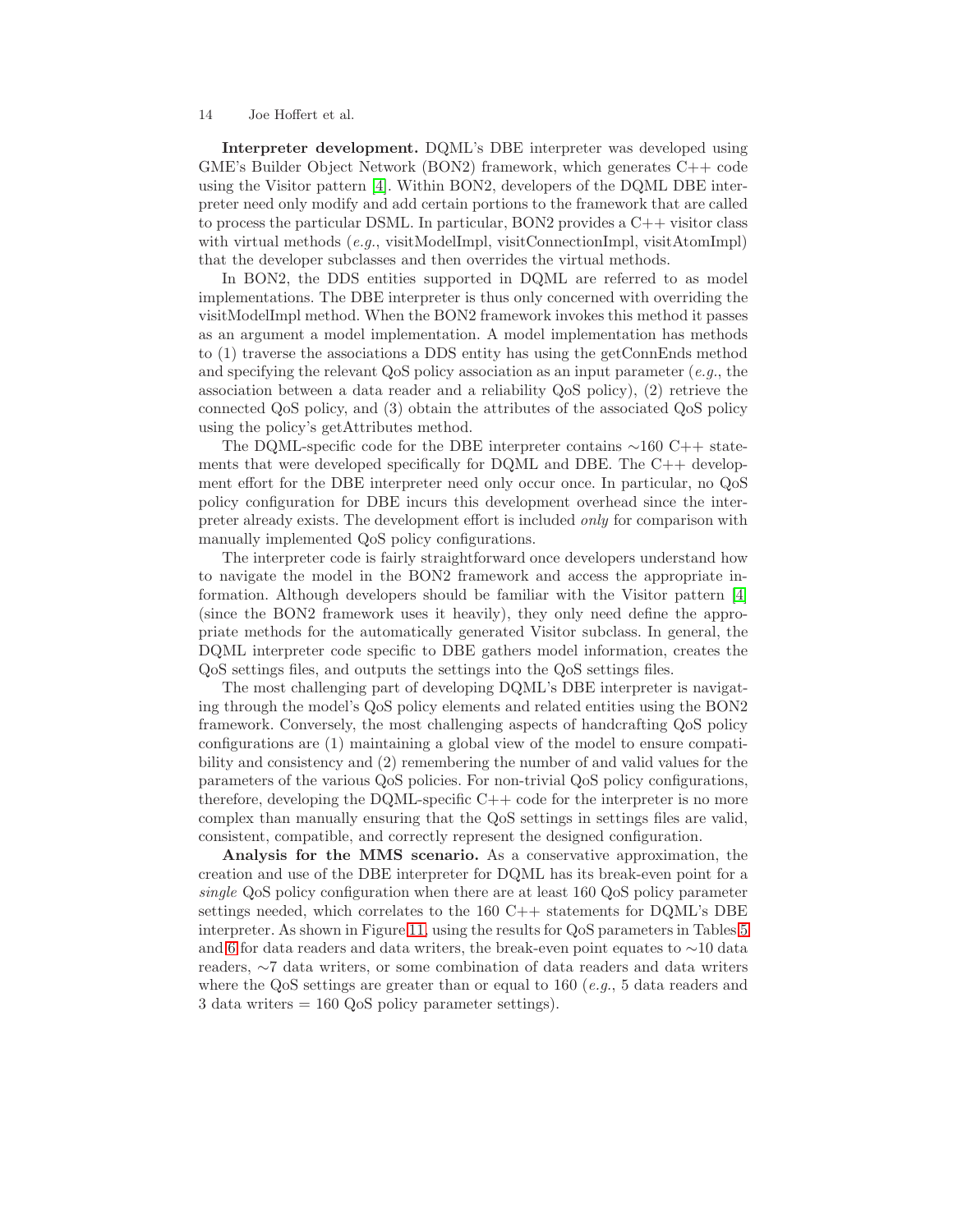From the analysis above—and using the minimal MMS scenario in Figure [1](#page-2-0) of 7 data writers and 7 data readers—the total number of QoS parameters to consider is  $7 * 25$  (for data writers)  $+ 7 * 17$  (for data readers)  $= 294$ . This number exceeds the 160 lines of  $C_{++}$  code developed for the DBE interpreter and shows that the minimal MMS scenario warrants the use of DQML and the creation and use of the DBE interpreter. Using DQML for this scenario provides a  $160 \div 294 = 54\%$ reduction in development effort as compared to manual methods.



<span id="page-14-0"></span>**Fig. 11. Metrics for Manual Configuration vs. DQML's Interpreter**

**Generalized analysis.** The break-even analysis above is relevant to generating a single QoS policy configuration. The analysis does not consider any subsequent modifications to an existing configuration or development of new configurations for DBE that would not require any modifications to interpreter code. Changes made to a configuration also require that developers (1) maintain a global view of the model to ensure compatibility and consistency and (2) remember the number of, and valid values for, parameters of the various QoS policies being modified. These challenges still exist when changing an already valid QoS policy configuration.

Moreover, there may be thousands of data readers and writers in largescale DDS systems, *e.g.*, shipboard computing or air-traffic management environments [\[3\]](#page-16-2). Assuming 1,000 data readers and 1,000 data writers, the number of QoS parameters to manage is  $17 * 1000 + 25 * 1000 = 42,000$ . This number does not include QoS parameter settings for other DDS entities such as publishers, subscribers, and topics. For such large-scale DDS systems the development cost of the DQML interpreter in terms of lines of code is amortized by more than 200 times (*i.e.*,  $42,000 / 160 = 262.5$ ).

## **6 Related Work**

This section compares our work on DQML with related R&D efforts.

**DSMLs for configuring QoS.** There are currently several DSMLs developed to model QoS requirements for distributed real-time embedded (DRE) systems. The *Distributed QoS Modeling Environment* (DQME) [\[6\]](#page-17-11) is a modeling tool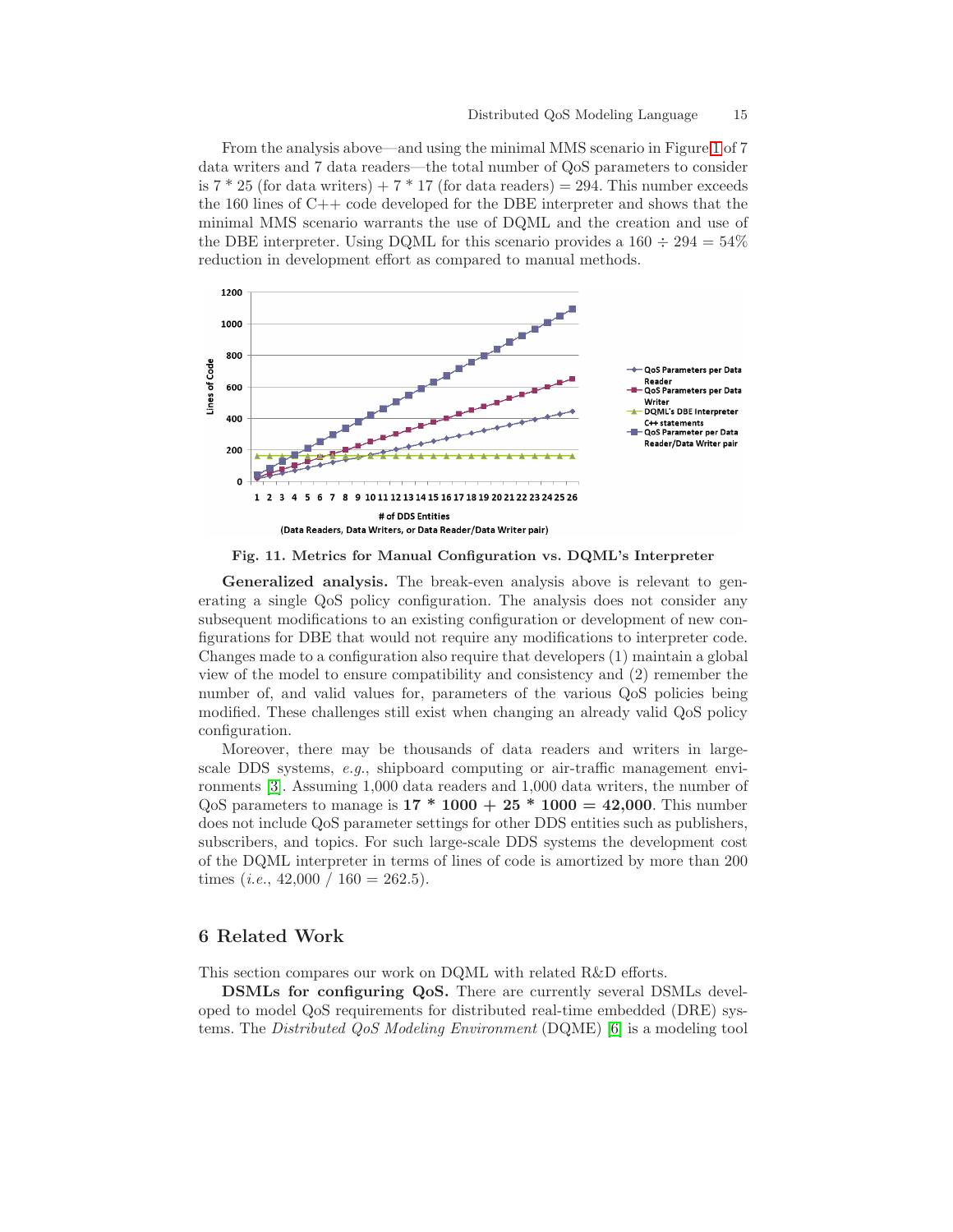that targets essential elements of dynamic QoS adaptation. DQME is a hybrid of domain-specific modeling and run-time QoS adaption methods, with emphasis on adapting QoS to changing conditions with limited system resources. DQME focuses on QoS solution exploration of a running system by providing run-time QoS adaptation strategies as modeling elements to be incorporated into an existing DSML. In contrast, DQML focuses on design-time generation of semantically compatible QoS policy configurations and correct application-specific implementation artifacts for data-centric pub/sub middleware, such as DDS. In this way, DQML ensures that data for a particular application using pub/sub technology will be disseminated as intended.

The *Options Configuration Modeling Language* (OCML) [\[2\]](#page-16-3) is a DSML that aids developers in setting compatible *component* configuration options for the system being developed whereas DQML models QoS policy configuration for datacentric middleware that can be applicable across *various endpoints* such as processes, objects, or components. OCML is a modeling language intended to be domain-independent that captures complex DRE middleware and application configuration information along with QoS requirements. It currently supports configuration management only for distributed object computing (DOC) architectures rather than data-centric pub/sub architectures like DDS. This difference is important because the endpoints receiving data in a system utilizing DDS do not specify details of the type and implementation characteristics of the end points. For instance, these endpoints could be processes, objects, or components. DQML models QoS policy configuration for data-centric middleware that can be applicable across these various endpoints. Conversely, OCML is focused to aid developers set component configuration options for the system being developed.

**Runtime monitoring.** Real-time Innovations Inc. (<www.rti.com>) and Prism Technologies (<www.prismtechnologies.com>) have developed DDS products along with MDE tools that monitor and analyze the flow of data within a system using DDS. These tools help verify that a system is functioning as designed for a particular QoS policy configuration and for a particular point of execution. Discovering configuration problems at run-time is very late in the development cycle, when problems are more expensive and obtrusive to fix. Moreover, these tools are designed only for the vendor-specific DDS implementation.

In contrast, DQML allows QoS policy designers to create semantically compatible QoS policies at design time. DQML can also use the QoS policy configuration model to construct semantically compatible and syntactically correct implementation artifacts (*e.g.*, source code, configuration files) that can be incorporated into the system implementation without human intervention. Moreover, DQML is not DDS implementation specific but is more generally applicable.

**QoS Profiles.** The Unified Modeling Language (UML) [\[16,](#page-17-12) [17\]](#page-17-13) provides a profile for modeling QoS properties and mechanisms [\[14\]](#page-17-14). The profile specifies a notation for various QoS categories within UML such as throughput, latency, security, and scalability. The profile does not, however, provide explicit support for all the QoS policies modeled in DQML although extensions to the profile can be made to support arbitrary QoS policies. The profile also does not provide automated enforcement of semantic compatibility between QoS properties as is supported by DQML.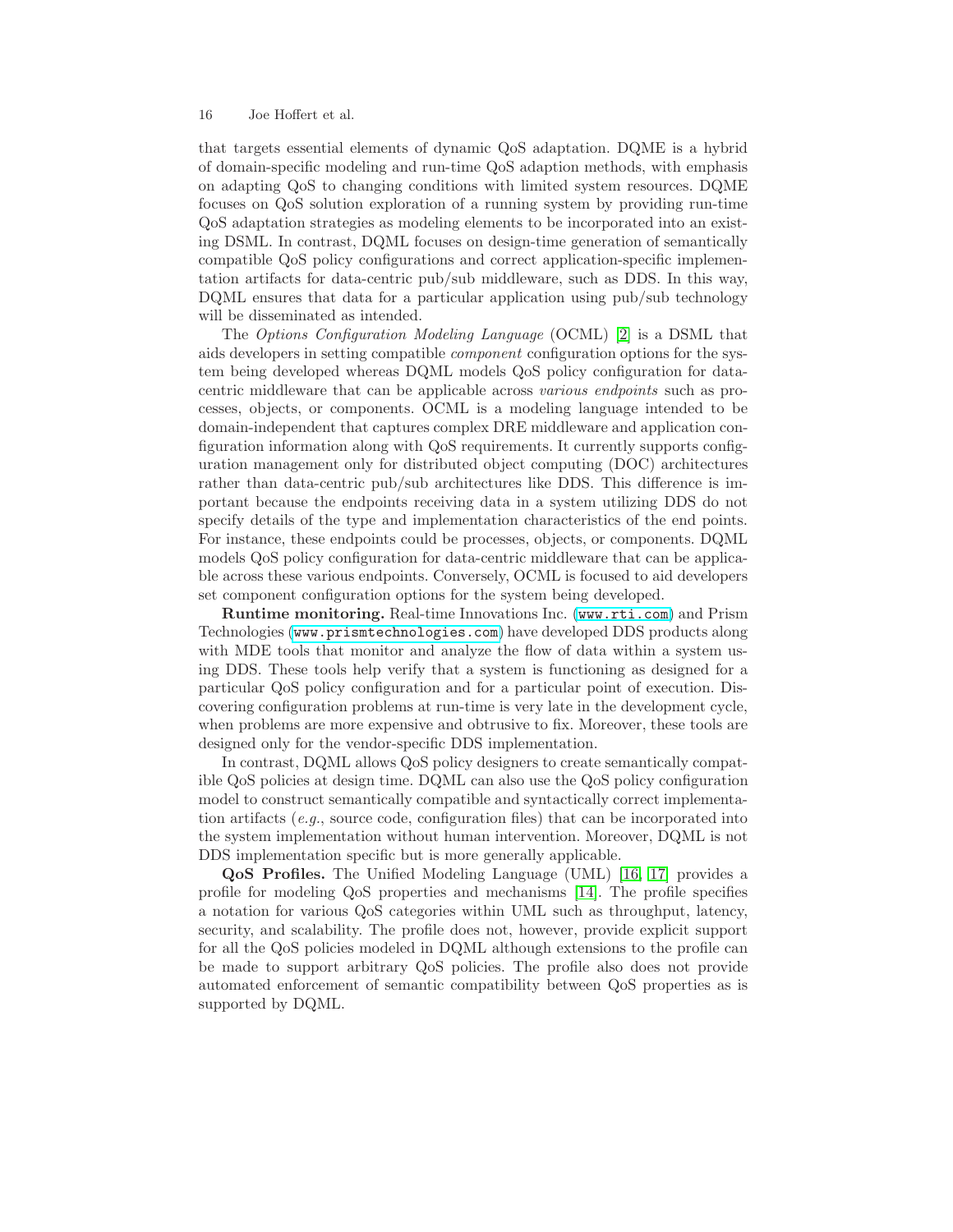## **7 Concluding Remarks**

DQML is a DSML we developed to address key challenges of pub/sub middleware, including (1) managing QoS policy configuration variability, (2) developing semantically compatible configurations, and (3) correctly transforming QoS policy configurations from design to implementation. The following lessons learned summarize our experience using DQML to model QoS policy configurations for the OMG Data Distribution Service (DDS) in the context of the MMS mission.

• **OCL presents a significant learning curve for typical application developers.** Many application developers who are accustomed to using a functional or object-oriented language, such as Java, C, or C++, are not familiar with rule-based constraint languages, such as OCL. Moreover, tool support for OCL is often rudimentary, *e.g.*, limited debugging support, which impedes productivity. In future work we plan to address enforcing constraints by evaluating other constraint solving technologies, such as the Constraint Logic Programming Finite Domain (CLP(FD)) solver [\[12\]](#page-17-15).

• **DSMLs should build upon pattern knowledge.** A DSML can benefit from the knowledge already documented in configuration patterns by incorporating these patterns into the DSML itself. This approach ensures that different types of patterns provide semantic compatibility and are implemented correctly. We are therefore enhancing DQML to support patterns and higher level services (*e.g.*, security and fault tolerance [\[9\]](#page-17-16)).

• **Run-time feedback provides crucial system performance insight.** While DQML ensures valid QoS policy configurations, some system properties (*e.g.*, latency and CPU resource utilization) are best evaluated at run-time. Incorporating this type of dynamic information back into a QoS policy configuration model helps increase overall development productivity and system robustness. We are evaluating ways to incorporate runtime and emulation feedback [\[5\]](#page-16-4) into DQML to enhance QoS policy configuration development.

GME can be downloaded from <www.isis.vanderbilt.edu/Projects/gme>. DQML can be downloaded in GME's XML format along with supporting files from <www.dre.vanderbilt.edu/~jhoffert/DQML/DQML.zip>.

## <span id="page-16-0"></span>**References**

- 1. Akos Ledeczi *et al.* Composing Domain-Specific Design Environments. *IEEE Computer*, pages 44–51, November 2001.
- <span id="page-16-3"></span>2. Arvind S. Krishna *et al.* Model-Driven Techniques for Evaluating the QoS of Middleware Configurations for DRE Systems. In *Proceedings of the 11th Real-time Technology and Application Symposium (RTAS '05)*, pages 180–189, San Francisco, CA, March 2005. IEEE.
- <span id="page-16-2"></span>3. Douglas C. Schmidt *et al.* Addressing the Challenges of Tactical Information Management in Net-Centric Systems with DDS. *CrossTalk - The Journal of Defense Software Engineering*, March 2008.
- <span id="page-16-1"></span>4. Erich Gamma *et al. Design Patterns: Elements of Reusable Object-Oriented Software*. Addison-Wesley, Reading, MA, 1995.
- <span id="page-16-4"></span>5. James H. Hill *et al.* Applying System Execution Modeling Tools to Evaluate Enterprise Distributed Real-time and Embedded System QoS. In *Proceedings of the*